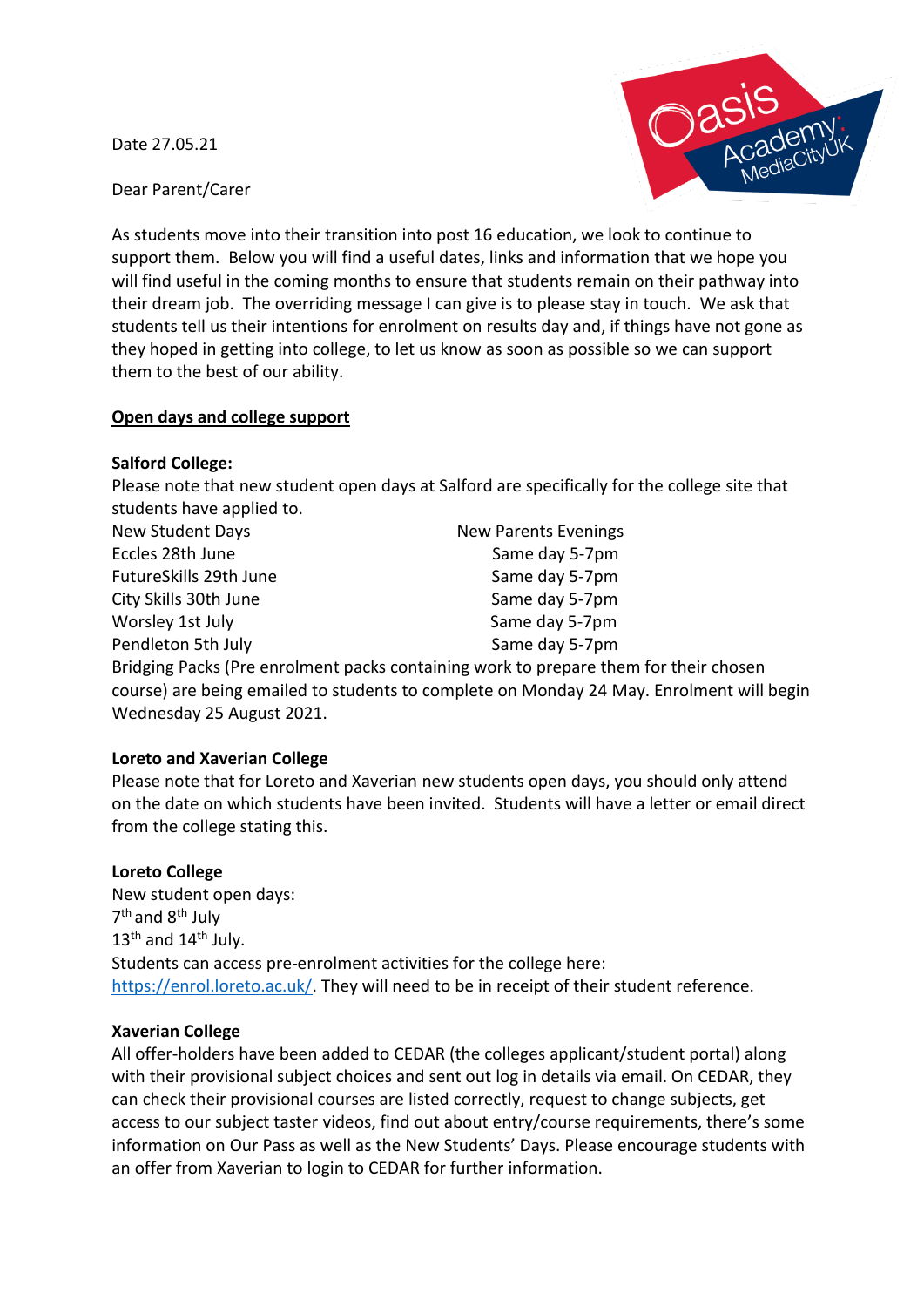We are also:

- Holding Year 11 New Students' Days for offer-holders  $5<sup>th</sup> 7<sup>th</sup>$  July which will include:
	- Three lessons (picked by the students)
	- Tutorial/course confirmation
	- High Achievers' sessions (including Oxbridge and Medical Professionals)
	- Drop-in subject advice
	- Careers talk/drop-in
	- Bookable ALS/Pastoral appointments/drop-in

Information regarding the New Students' Days will be sent directly to students with an offer at Xaverian, but feel free to encourage them to check their emails after half-term for details.

- Producing Preparation for Year 12 documents for students after half-term. These will be released directly to students, but again feel free to encourage them to check their emails for these after half-term.
- Each subject area will have their own unique document, and these may include:
	- Tasks to undertake over the summer
	- A list of books, articles, films, tv shows or podcasts that students can engage with to broaden their knowledge of the subject before starting
	- Course content and the make-up of the curriculum over the course of the two years

# **Character development**

We have recently offered students two opportunities for mentoring:

- The National Citizen Service which they can sign up for here: [https://wearencs.com/.](https://wearencs.com/) There is a £50 cost to this programme (discounts can be negotiated subject to circumstances) but it will be an excellent addition to student's CVs.
- Migrant Leaders [\(https://www.migrantleaders.org.uk/\)](https://www.migrantleaders.org.uk/) is a programme which offers students a mentor from leading business who will support them through college and university. To be eligible students need to live in a household which has below national average income, live in a household where there are no university graduates or be a  $1^{st}$  or  $2^{nd}$  generation migrant. Students will need to be 16 to apply.

# **Growing our Alumni**

We have recently taught students about personal branding and a professional online presence. We are encouraging students to start a LinkedIn profile once they are 16 to begin a network in the field of their dream job and to join our Academy Alumni group here: [https://bit.ly/3vaFf8c.](https://bit.ly/3vaFf8c) We hope that in future they will play their part in inspiring the next generation of Oasis Academy:MediaCityUK students.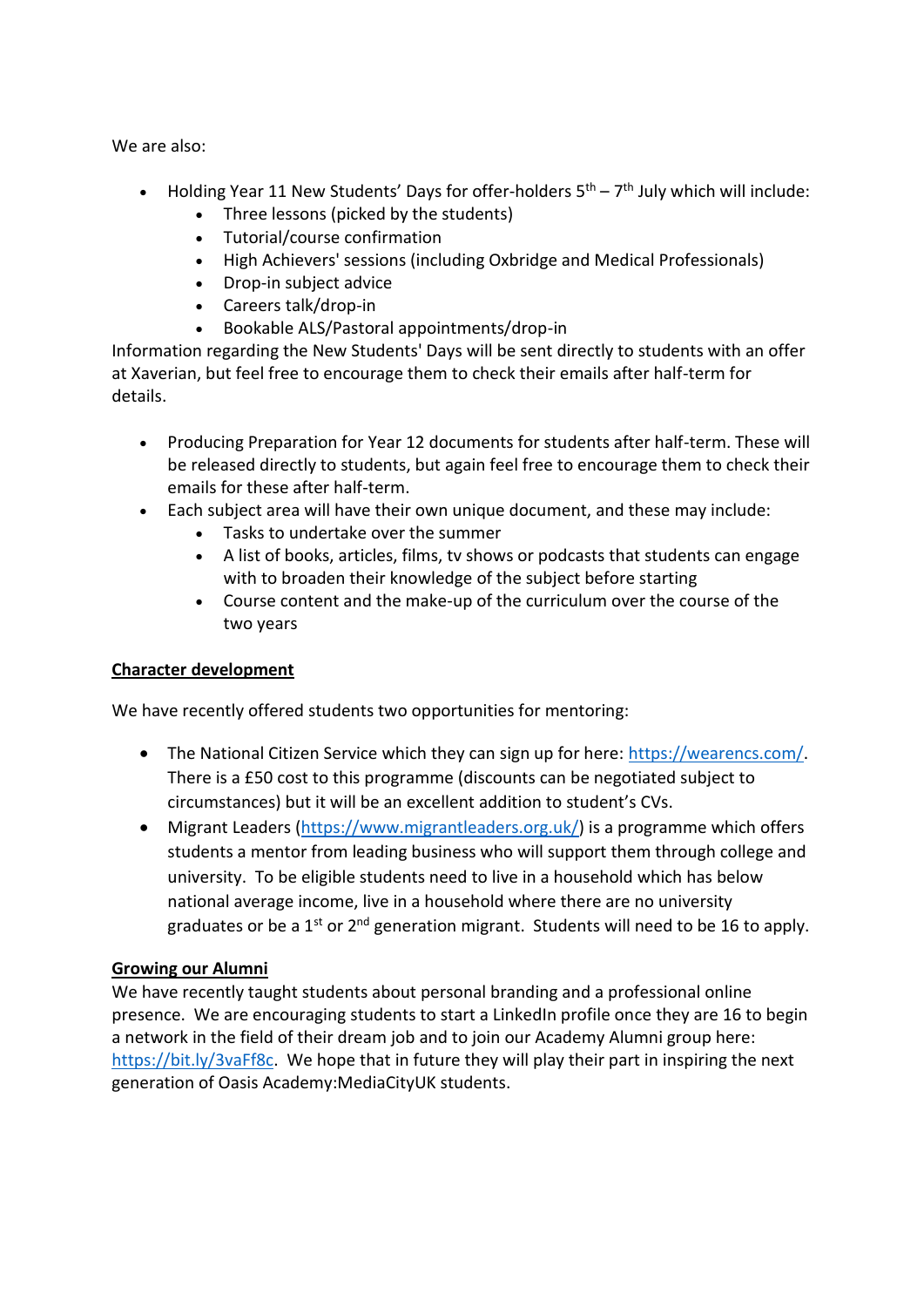### **Year 11 Parent/Carer Letter – Life After School**

During these difficult and different times young people have now completed this stage of their education, and whist there is still some uncertainty, there are new and exciting times ahead. Young people are likely to have an offer of further education from a local college or 6<sup>th</sup> form or they may be seeking an apprenticeship or other work based training programme. Whichever pathway is next, they are also likely to be seeking a part time job to earn some additional cash. To help your young person, below is a list of key documents they will need in order to move into further education, apprenticeships or a part time job.

| <b>Documents needed</b>                                                                                                                                                                                                                                                                                                                                         | How to get this                                                                                                                                                                                                                                                                                                                                                                                                             |
|-----------------------------------------------------------------------------------------------------------------------------------------------------------------------------------------------------------------------------------------------------------------------------------------------------------------------------------------------------------------|-----------------------------------------------------------------------------------------------------------------------------------------------------------------------------------------------------------------------------------------------------------------------------------------------------------------------------------------------------------------------------------------------------------------------------|
| ID - Ideally a Birth Certificate<br>and/or valid Passport - this needs to<br>be in date and can take a few weeks<br>to be returned once an application<br>is submitted                                                                                                                                                                                          | Birth Certificate: If you need a replacement<br>and were born in Salford you can call into<br>Swinton Registrar Office, Chorley Road,<br>Swinton, M28 5FJ Fee: £20-£28<br>Passport: Your young person will need to<br>collect an application form from the Post<br>Office or complete the online application<br>https://www.gov.uk/apply-renew-passport.<br>They will need a birth certificate before<br>applying for this. |
| <b>Bank Account - Most banks will</b><br>offer a 16 year old a basic current<br>account. It is often easier for them<br>to open an account where their<br>parent/carer already has one.<br>However, with the right ID any bank<br>should be able to help.<br>This needs to be open before a<br>young person starts college, an<br>apprenticeship or employment. | Drop into your local bank and ask for the<br>details and key documents needed to open an<br>account<br>Make sure you have all the documents needed<br>٠<br>and if not, make arrangements to get them<br><b>ASAP</b><br>Then make an appointment at the bank to<br>open an account, this usually only takes 20-30<br>mins.                                                                                                   |
| National Insurance Number - This is<br>usually sent to every young person<br>just before their 16 <sup>th</sup> birthday.<br>Cards are no longer sent, just a<br>letter with the full NI number                                                                                                                                                                 | Ensure the letter with the NI number is kept in<br>٠<br>a safe place as this will be needed for any<br>employment<br>If your young person has lost the<br>number/letter or did not receive one you can<br>request a new one via<br>https://www.gov.uk/lost-national-insurance-<br>number                                                                                                                                    |
| Supporting school letter for ID - If<br>your young person does not have<br>any ID and is struggling to get a birth<br>certificate or passport, then you can<br>request a supporting letter from<br>their last school they attended                                                                                                                              | The school staff being asked to provide this<br>should know the young person well and detail<br>the length of time they have known the young<br>person and also at which home address<br>This can often help when trying to open a bank<br>account, however cannot be used for passport<br>applications.                                                                                                                    |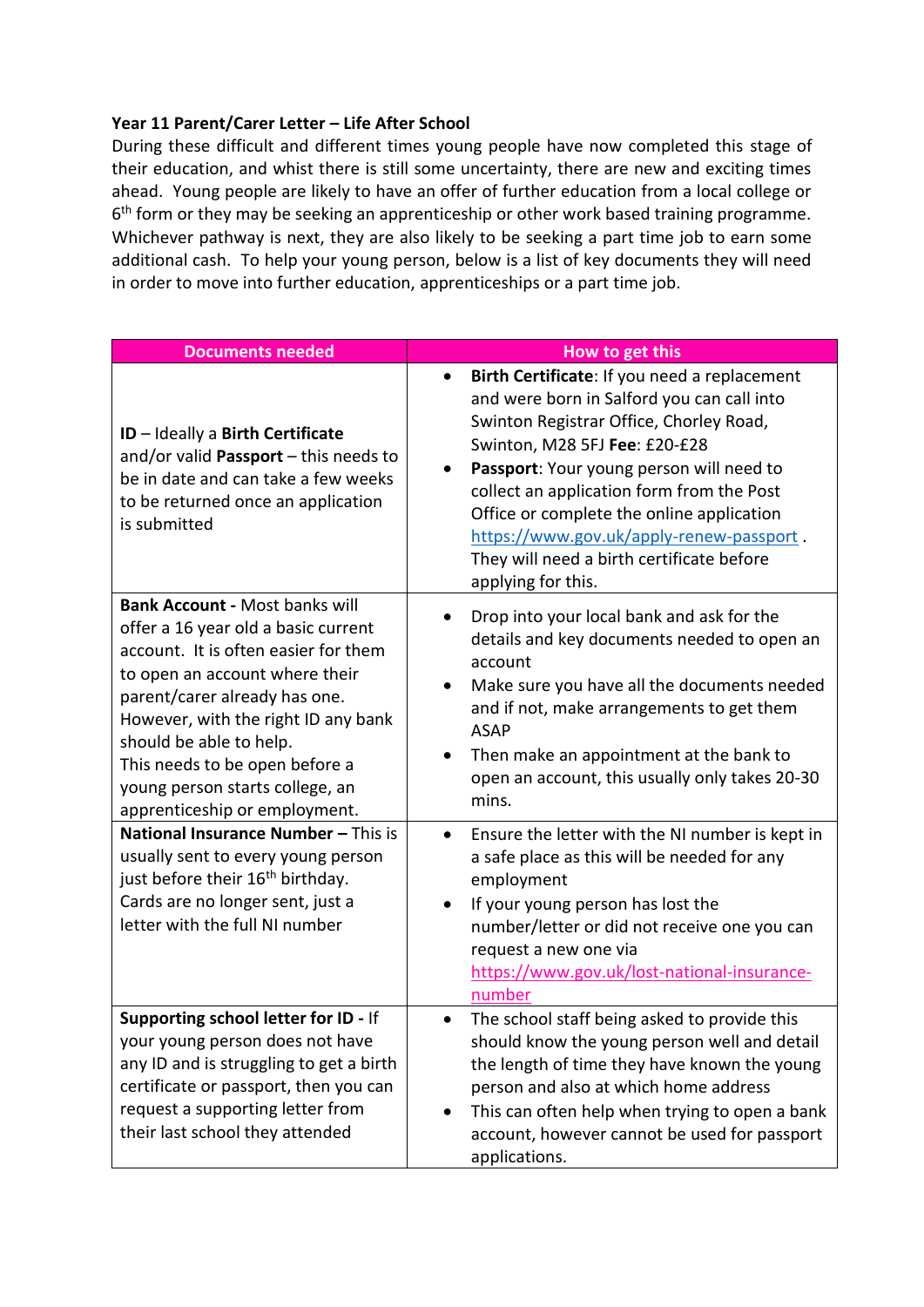| $CV - Some$ employers will ask your<br>young person for an up to date CV.<br>This needs to include their<br>education history as well as any<br>work related experiences. This does<br>not have to be formal work<br>experience, it could also include<br>projects they have completed in<br>school and any work shadowing,<br>trips to businesses | See your school based Careers Adviser who will<br>arrange a time to see you and pull this<br>document together.<br>This needs to be stored somewhere safe and<br>accessible, so it can be used after your young<br>person has finished school.<br>We would advise they email to their personal<br>email account and also send a copy of it to a<br>parent/carer.                                                    |
|----------------------------------------------------------------------------------------------------------------------------------------------------------------------------------------------------------------------------------------------------------------------------------------------------------------------------------------------------|---------------------------------------------------------------------------------------------------------------------------------------------------------------------------------------------------------------------------------------------------------------------------------------------------------------------------------------------------------------------------------------------------------------------|
| Email address - Every young person<br>needs a professional email address.<br>Young people can sometimes have a<br>silly email address that is not<br>suitable for employers to have.                                                                                                                                                               | Create a new one using one of the main<br>$\bullet$<br>accounts such as Hotmail, Gmail, Yahoo etc.<br>Make sure your young person makes a note of<br>$\bullet$<br>the login details, as these can often be<br>misplaced and can cause issues when trying to<br>retrieve emails from businesses.                                                                                                                     |
| Social Media - Most employers can<br>and will check an applicants<br>Facebook/Twitter accounts either<br>before, during or after a person has<br>started working for them.                                                                                                                                                                         | Please ensure your young person has an<br>$\bullet$<br>appropriate profile picture and ensure their<br>privacy settings are appropriately set.<br>Young people should avoid putting any<br>$\bullet$<br>negative/offensive status' or comments.                                                                                                                                                                     |
| Interview Clothes - Young people<br>should dress appropriately for any<br>college, apprenticeship or job<br>interview. For most cases it should<br>be formal dress, however there are<br>some cases where a more casual<br>dress is acceptable, so it is best to<br>check with the organisation<br>beforehand.                                     | If your young person does not have any formal<br>$\bullet$<br>clothing that is suitable, they could attend in<br>their school uniform. This should be clean and<br>smart.<br>If they need funds to buy interview clothes,<br>$\bullet$<br>please ask them to speak to their school or<br>careers advisor who maybe be able to advise<br>on who can help.<br>Alternatively contact employability@catch-<br>22.org.uk |
| Our Pass $-$ this is a free bus pass for<br>all 16 and 17 year olds (once they<br>have left school)                                                                                                                                                                                                                                                | Applications can be made online<br>$\bullet$<br>https://ourpass.co.uk/ or by going to your<br>nearest bus station.<br>ID will be required and a £10 admin fee for the<br>year                                                                                                                                                                                                                                       |
| <b>Colleges</b>                                                                                                                                                                                                                                                                                                                                    | Loreto college 0161 226 5156<br>$\bullet$<br>Xaverian college 0161 224 1781<br>٠<br>City Skills 0161 631 5164<br>٠<br>Eccles College 0161 631 5108<br>Future Skills at MediaCityUK 0161 631 5110<br>٠<br>Pendleton Sixth Form College 0161 631 5020<br>٠<br>Worsley College 0161 631 5116<br>https://www.salfordcc.ac.uk/<br>$\bullet$<br>The Manchester College 03333 222 444<br>Trafford College 0161 886 7070    |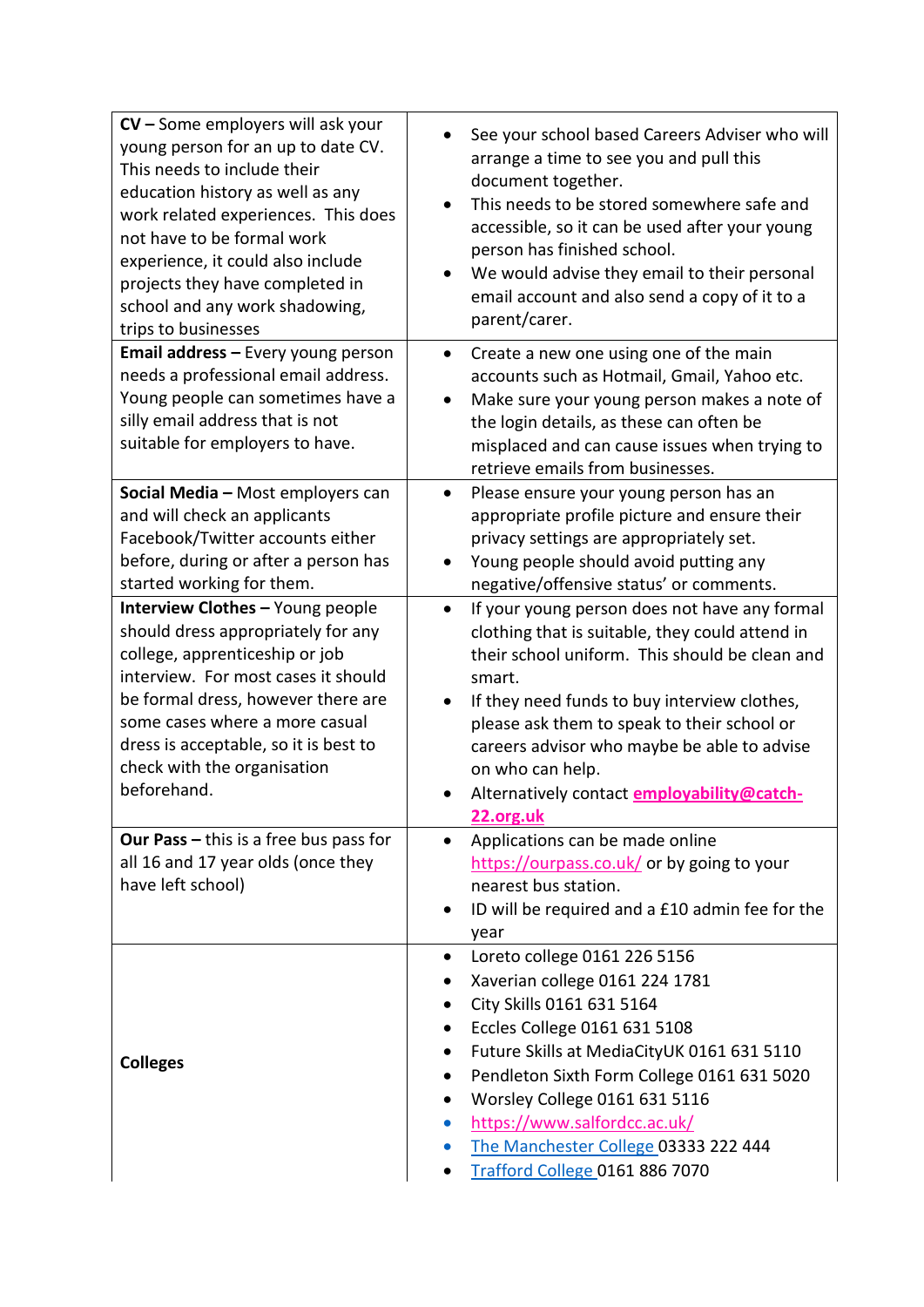| Please see https://www.salfordcc.ac.uk/ for the latest enrolment information from |  |
|-----------------------------------------------------------------------------------|--|
| Salford College for 2021 school leavers.                                          |  |

Pre enrolment learning information/tasks can be found [https://www.salfordcc.ac.uk/pre](https://www.salfordcc.ac.uk/pre-enrolment-tasks/)[enrolment-tasks/](https://www.salfordcc.ac.uk/pre-enrolment-tasks/)

# **For other colleges please visit their websites for the most current information.**

| <b>Information and Advice</b>                                                                                                        |                                                                                                                                                                                                                                                                                                                                                                                                                                                                                                                                                                                                                                                                                                                                                                                                                                                                                                                                                                       |  |
|--------------------------------------------------------------------------------------------------------------------------------------|-----------------------------------------------------------------------------------------------------------------------------------------------------------------------------------------------------------------------------------------------------------------------------------------------------------------------------------------------------------------------------------------------------------------------------------------------------------------------------------------------------------------------------------------------------------------------------------------------------------------------------------------------------------------------------------------------------------------------------------------------------------------------------------------------------------------------------------------------------------------------------------------------------------------------------------------------------------------------|--|
| <b>Connexions - Information and</b>                                                                                                  | Salford Connexions Service - 0161 393 4500 to                                                                                                                                                                                                                                                                                                                                                                                                                                                                                                                                                                                                                                                                                                                                                                                                                                                                                                                         |  |
| guidance for young people aged 16                                                                                                    | make an appointment to see/speak to an                                                                                                                                                                                                                                                                                                                                                                                                                                                                                                                                                                                                                                                                                                                                                                                                                                                                                                                                |  |
| or 17 and not in any form of                                                                                                         | advisor or contact them on <b>Facebook</b> or                                                                                                                                                                                                                                                                                                                                                                                                                                                                                                                                                                                                                                                                                                                                                                                                                                                                                                                         |  |
| education, employment or training                                                                                                    | Twitter                                                                                                                                                                                                                                                                                                                                                                                                                                                                                                                                                                                                                                                                                                                                                                                                                                                                                                                                                               |  |
| National Careers Service - provide                                                                                                   | https://nationalcareersservice.direct.gov.uk/co                                                                                                                                                                                                                                                                                                                                                                                                                                                                                                                                                                                                                                                                                                                                                                                                                                                                                                                       |  |
| online and telephone support to                                                                                                      | $\bullet$                                                                                                                                                                                                                                                                                                                                                                                                                                                                                                                                                                                                                                                                                                                                                                                                                                                                                                                                                             |  |
| young people under the age of 18.                                                                                                    | ntact-us/home                                                                                                                                                                                                                                                                                                                                                                                                                                                                                                                                                                                                                                                                                                                                                                                                                                                                                                                                                         |  |
| Mental Health -<br><b>SHOUT</b><br>Kooth<br>SilverCloud<br><b>Young Minds</b><br>42 <sup>nd</sup> Street<br>See below for more links | SHOUT - A confidential 24/7 text service<br>$\bullet$<br>offering advice for anyone struggling with a<br>host of issues, including: anxiety, depression,<br>suicidal thoughts, abuse or assault, self-harm,<br>bullying or relationship issues. Text GMSalford<br>to 85258<br>Kooth - https://www.kooth.com/ - Online<br>counselling and emotional well-being support<br>that is available to any young person who may<br>be struggling with their mental health - and<br>particularly during the COVID-19 outbreak.<br>SilverCloud - Offers online programmes for<br>$\bullet$<br>adults (16 years+) to help ease your levels of<br>stress, sleep better or to build resilience.<br>Young Minds - The UK's leading charity<br>$\bullet$<br>empowering parents and children and young<br>people to improving emotional wellbeing and<br>emotional health.<br>Tel: 0808 802 5542<br>$42nd$ Street – young people can register for<br>help online or call 0161 228 7321 |  |
| <b>Child Benefit</b>                                                                                                                 | Child Benefit can continue if your child stays in                                                                                                                                                                                                                                                                                                                                                                                                                                                                                                                                                                                                                                                                                                                                                                                                                                                                                                                     |  |
| You will usually get a letter to                                                                                                     | $\bullet$                                                                                                                                                                                                                                                                                                                                                                                                                                                                                                                                                                                                                                                                                                                                                                                                                                                                                                                                                             |  |
| explain how you can continue to                                                                                                      | approved education or training, but you must                                                                                                                                                                                                                                                                                                                                                                                                                                                                                                                                                                                                                                                                                                                                                                                                                                                                                                                          |  |
| receive child benefit if your child                                                                                                  | tell the Child Benefit Office.                                                                                                                                                                                                                                                                                                                                                                                                                                                                                                                                                                                                                                                                                                                                                                                                                                                                                                                                        |  |
| remains in education after yr 11.                                                                                                    | https://www.gov.uk/child-benefit-16-19                                                                                                                                                                                                                                                                                                                                                                                                                                                                                                                                                                                                                                                                                                                                                                                                                                                                                                                                |  |